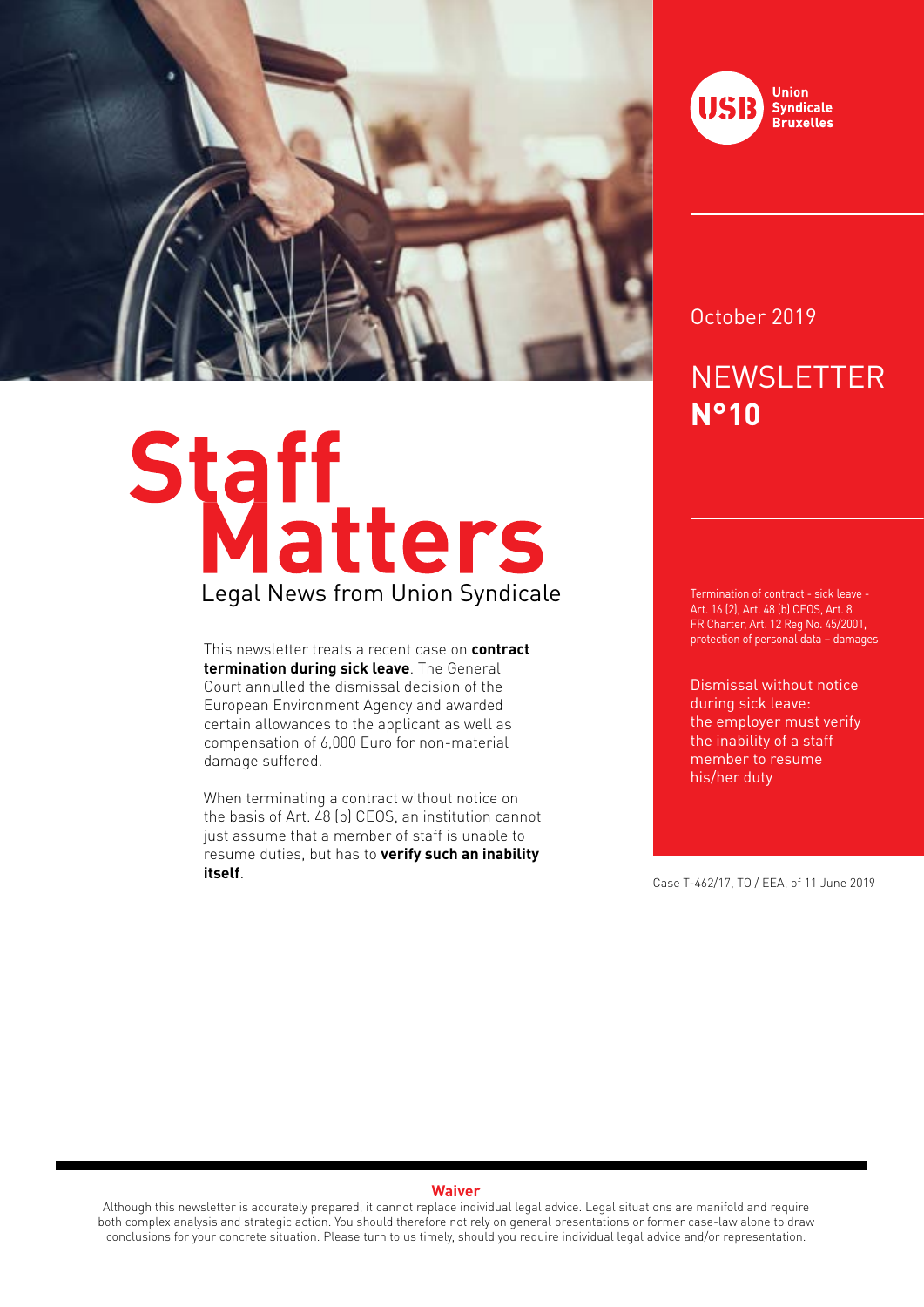

# **Facts**

The applicant was a contract agent at the European Environment Agency (EEA) with a fixed-term contract and a nine-month probationary period.

After some disputes relating to the real estate agency engaged by the EEA, the applicant reported sick. She received a negative report on her probationary period and the EEA dismissed her without notice on the grounds that the period of her paid sick leave had exceeded the period provided for in Art. 16 CEOS and that in line with Art. 48 (b) CEOS, the applicant was not able to resume her duties at the end of the period of paid sick leave and also because her behavior during her probationary period had deteriorated the relationship of trust between her and the EEA.

# **Arguments and Decision**

### **1. Calculation of sick leave duration**

Art. 48 (b) CEOS stipulates that employment, whether for a fixed or for an indefinite period, may be terminated by the institution without notice "if the servant is unable to resume his duties at the end of a period of paid sick leave as provided for in Article 16". The provision is intended to permit the dismissal of an official who, although having exhausted his rights to sick leave, is unable to resume his duties because of his state of health, and thus limits for the institution the consequences of a sick leave whose duration exceeds that of the services performed by the agent.

First, the Court clarifies that for the purposes of applying Art. 16 (2) CEOS, interruptions of the periods have to be disregarded - in other words: the cumulative duration of the services performed by the agent must be compared with the cumulative duration of sick leave.

### **2. The obligation of the EEA to verify the inability for the applicant to resume her duties**

A central part in this judgment is that the dismissal decision was annulled because the EEA had not verified on its own the inability of the staff member to resume her duties at the end of the period of paid sick leave. Under Art. 16 (2) and Art. 48 (b) CEOS, a contract may be terminated only where two cumulative conditions are met, namely the period for paid sick leave was exceeded and the staff member was unable to resume her duties at the end of the said period. The Court deduces the institution's obligation to verify itself the health status of the staff member - which is not explicitly stated in the text - from the objective of the provisions and also by referring to Art. 34 (1) EU Charter of Fundamental Rights (the recognition of social security benefits).

Where the administration exercises its discretion to adopt a decision of dismissal, it must take into consideration all the factors which may determine its decision. Particularly, it has to take into account the interest of the service, but also, in order to satisfy its duty of care, the interest of the agent concerned.